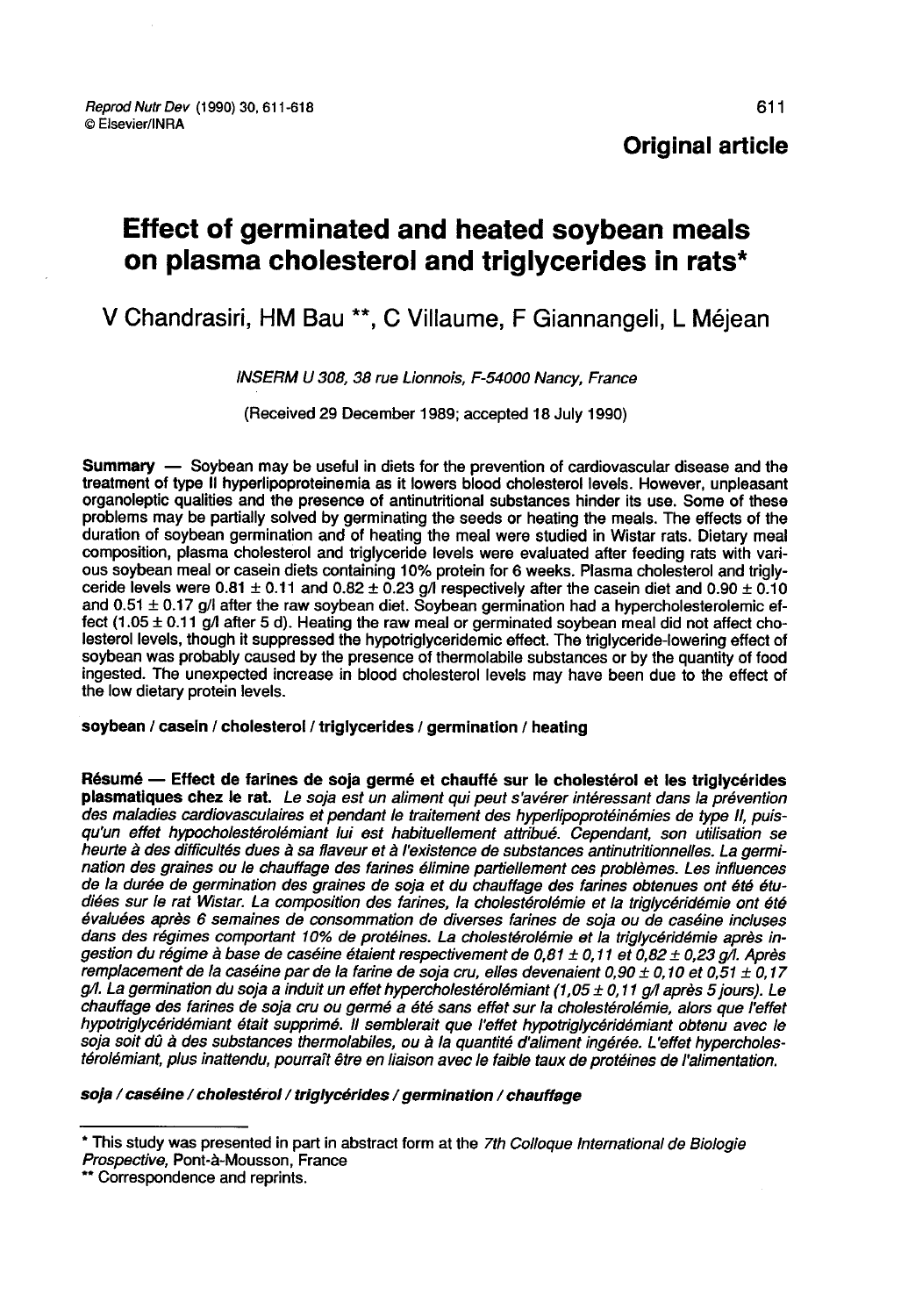## INTRODUCTION

Because of its composition, soybean may play a useful role in diets proposed for the prevention or treatment of cardiovascular diseases. Several studies have evaluated the effect of soybean protein on blood cholesterol levels in man and in animals (Verrillo et al, 1985; Forsythe et al, 1986; Mercer et al, 1987). The experimental conditions, however, were variable and no generally accepted explanation has yet been given for this effect. Certain authors have suggested that it was due to the lysine/arginine ratio (Kritchevsky et al, 1982), or the presence of other amino acids (Katan et al, 1982), while others have proposed that the fiber (Sharma, 1987) or saponin (Oakenfull et al, 1984) contents, the presence of lecithin (Jenkins et al, 1983), the polyunsaturated/ mono-unsaturated fatty acid ratio (Dunn and Liebman, 1986), or the level of phytosterols (Pollak and Kritchevsky, 1981) or trace elements (Samman and Roberts, 1984) were involved.

Increasing the dietary intake of soybean gives rise to certain problems due to its unpleasant organoleptic qualities and the presence of antinutritional substances (Bau, 1987).

Some of these problems may be solved by germination or heating processes, which improve the taste, odor and nutritional qualities of seeds (Chen et al, 1975; Bau and Debry, 1979; Hofsten, 1979).

We therefore studied the effects of the duration of germination and heating on soybean protein, lipid, trace element, dietary fiber and phytosterol composition, and on the plasma triglycerides and cholesterol levels of rats fed for 6 weeks with diets differing only by the nature of the protein source.

#### MATERIALS AND METHODS

#### Protocol

Twenty-one-day-old male Wistar rats weighing 50-55 g at the start of the study were placed in individual metabolism cages and fed the diets described below ad libitum for 42 d. The diets were identical in composition, except for the nature of the protein source (Osborne et al, 1919). Each diet was tested on a group of 10 rats and was composed of raw whole soybean (Kingsoy, ONIDOL, Toulouse, France) meal (WM), heated soybean meal (HWM), meal prepared with 1, 3<br>or 5-day germinated seeds (GM1, GM3, GM5) or heated GM5 meal (HGM5). Each diet had a total protein content of 10% as this study formed part of a larger investigation on the protein efficiency ratio. For each diet, the quantity of meal necessary to supply 10% of proteins was weighed. The lipid content of each diet was adjusted to 9% with pure commercial soybean oil (Lesieur) taking into account the percentage of lipids in the meals. Five percent cellulose, 5% salt mixture and 2% vitamins (UAR, Villemoisson sur Orge) were then added, and the diets were made up to 100% with corn starch (UAR, Villemoisson sur Orge). Body weight gain, detailed meal composition and the seed germination procedure have been described elsewhere (Chandrasiri et al, 1987). The effect of soybean protein was compared with that of casein.

At the end of the study, fasting rats were anesthetized with ether under a glass bell and decapitated. Blood was collected on a mixture of EDTA and INIPROL, a protease inhibitor (Choay Laboratories, Paris). It was then centrifuged at 4 °C and the plasma stored in aliquot fractions at -20 °C until assayed.

#### Assays

#### In the diets

Phytosterols were extracted from sample of the soybean meals used to prepared the test diets and assayed according to the method described by Smith et al (1987). Trace elements were analyzed using the method of Clegg et al (1981)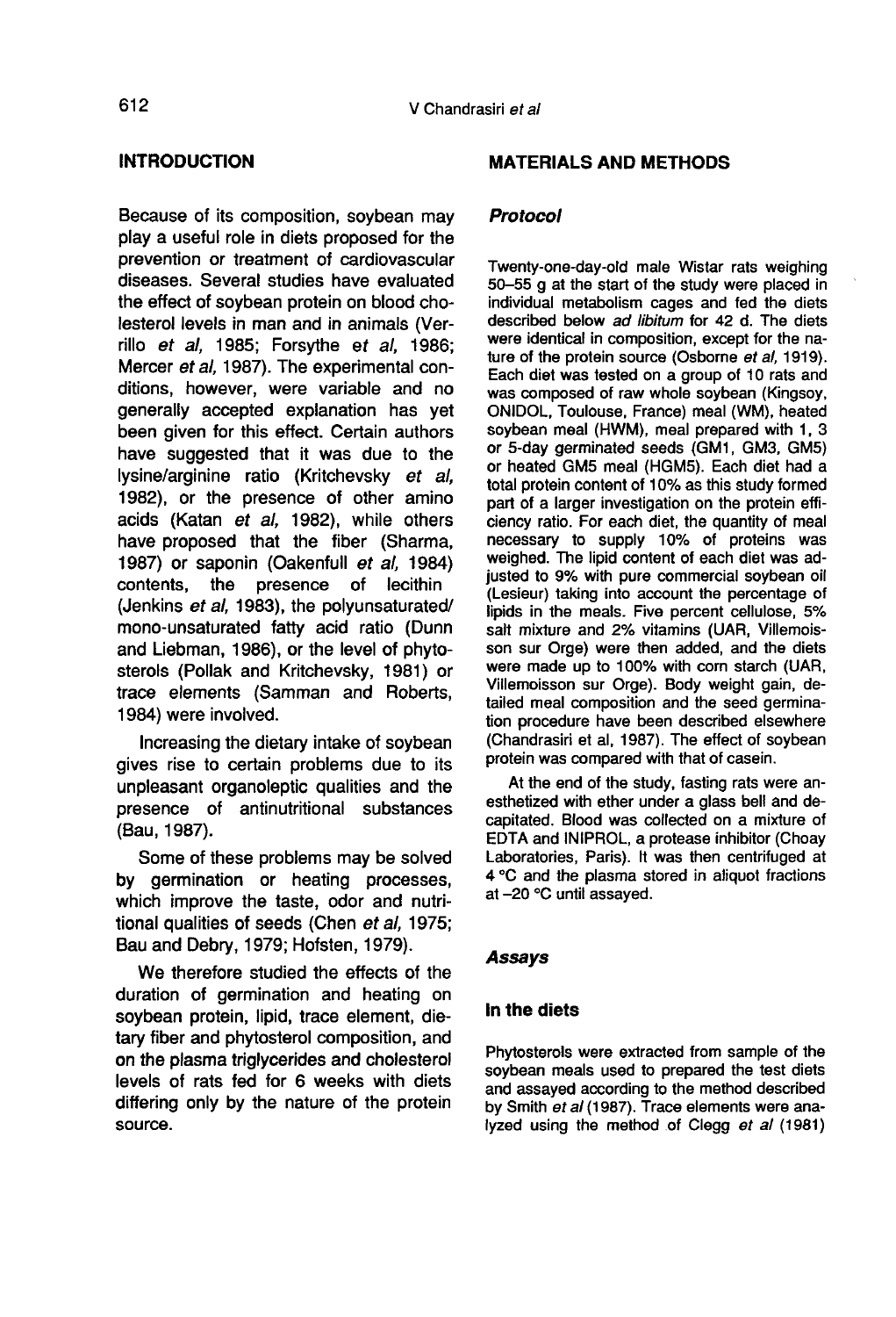with slight modifications: ashing was performed with a nitric-perchloric acid  $(4/1)$  mixture instead of nitric acid alone, and an atomic absorption spectrophotometer (Perkin-Elmer, model 400) was used. The nitrogen and lipid contents were determined according to the AOAC (1980); ethanol-soluble carbohydrates were extracted with 80% alcohol and assayed using the anthrone method (Roe, 1955). Fibers were measured according to Southgate (1969).

#### In plasma

Plasma cholesterol and triglyceride levels were determined enzymatically using commercial kits (Boehringer Mannheim).

Data analysis

The meal composition data (tables I, II and III) were means of triplicates with coefficients of variation of less than 5%. Results were compared by a one-way ANOVA test and Fisher's test using a Macintosh computer and the Statview program. Values of  $P < 0.05$  were considered to be significant.

## RESULTS

Body weight gain and the proximate compositions of the meals used to prepare the

Table I. la) Dietary meal composition<sup>a</sup> (in %).

| Sample           | Proteins                 | Lipids                   | Ethanol soluble<br>carbohydrates | Hemicellulose | Cellulose | Lignin |
|------------------|--------------------------|--------------------------|----------------------------------|---------------|-----------|--------|
| <b>WM</b>        | 41.6                     | 20                       | 14.1                             | 15.8          | 3.6       | 1.3    |
| <b>HWM</b>       | -                        | $\overline{\phantom{a}}$ | $\overline{\phantom{m}}$         | -             |           |        |
| GM <sub>1</sub>  | 42.0                     | 20.2                     | 11.1                             | 15.4          | 3.4       | 0.6    |
| GM <sub>3</sub>  | 44.2                     | 17.2                     | 8.2                              | 14.5          | 2.4       | traces |
| GM <sub>5</sub>  | 46.6                     | 16.2                     | 2.8                              | 13.3          | 0.4       | traces |
| HGM <sub>5</sub> | $\overline{\phantom{a}}$ | $\overline{\phantom{0}}$ | $\overline{\phantom{0}}$         |               | -         |        |
| Casein           | 83.1                     | -                        |                                  |               |           |        |

lb) Body weight gain and protein intake (in g).

| Sample           | Daily body weight gain | Daily protein intake |  |
|------------------|------------------------|----------------------|--|
| <b>WM</b>        | $1.4 \pm 0.3$          | $1.1 \pm 0.1$        |  |
| <b>HWM</b>       | $3.7 \pm 0.3$          | $1.6 \pm 0.1$        |  |
| GM <sub>1</sub>  | $2.1 \pm 0.4$          | $1.3 \pm 0.2$        |  |
| GM <sub>3</sub>  | $1.3 \pm 0.4$          | $1.0 \pm 0.1$        |  |
| GM5              | $1.1 \pm 0.4$          | $0.9 \pm 0.1$        |  |
| HGM <sub>5</sub> | $2.7 \pm 0.3$          | $1.3 \pm 0.1$        |  |
| Casein           | $4.1 \pm 0.4$          | $1.5 \pm 0.1$        |  |
|                  |                        |                      |  |

a Dry weight basis; WM: raw whole soybean meal; HWM: heated soybean meal; GM1, GM3, GM5: 1, 3 or 5-day germinated soybean meal; HGM5: heated GM5.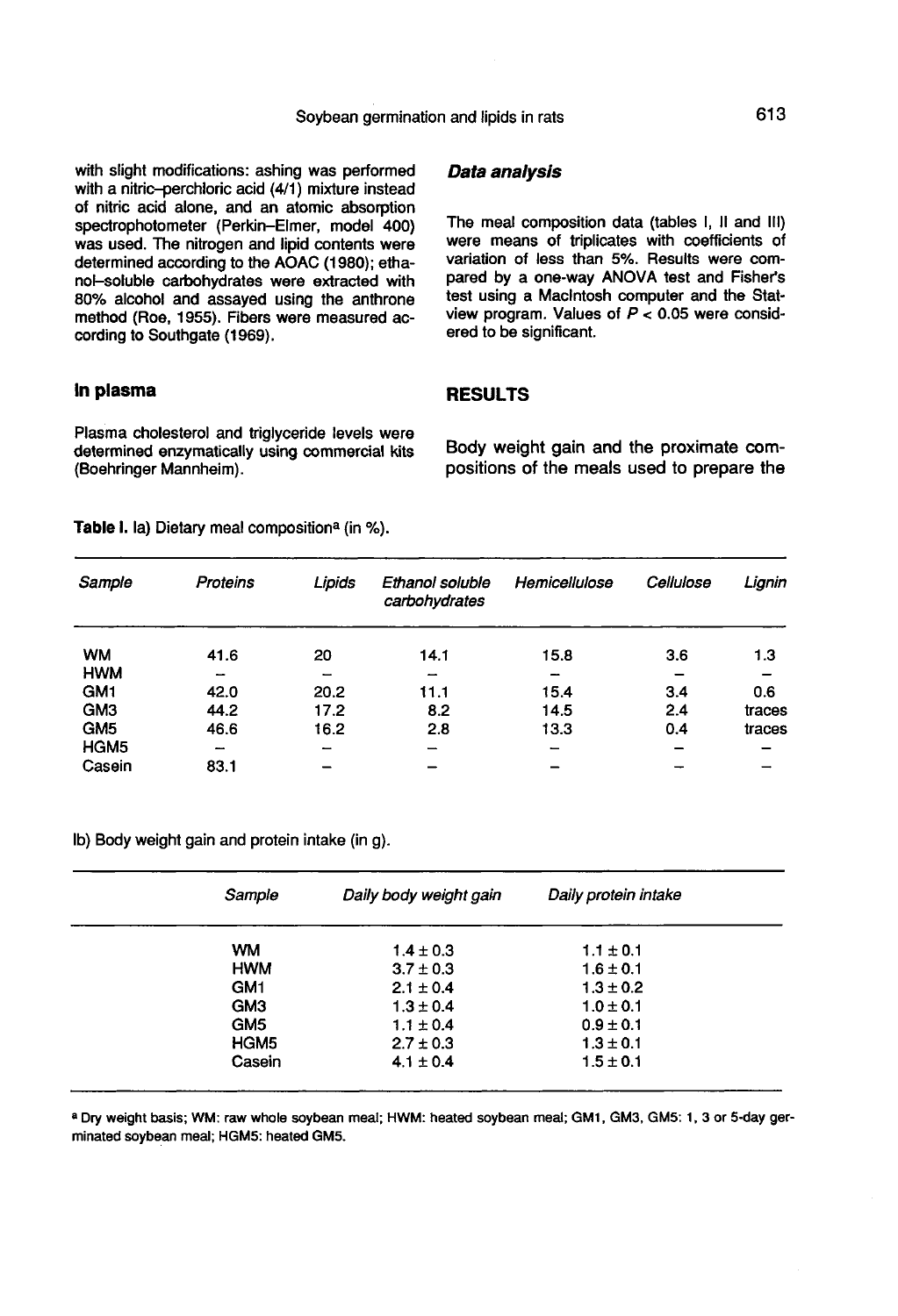| Sample          | Zinc  | Copper | Zn/Cu |
|-----------------|-------|--------|-------|
| WM              | 47.7  | 13.66  | 3.49  |
| GM <sub>1</sub> | 54.45 | 11.74  | 4.64  |
| GM3             | 56.7  | 12.82  | 4.42  |
| GM <sub>5</sub> | 54.9  | 12.58  | 4.36  |

Table II. Trace element contents<sup>a</sup>.

a Dry weight basis (µg/g); WM: raw whole soybean meal: GM1, GM3, GM5: 1, 3 or 5-day germinated sovbean meal

diets are given in table I. Increasing the duration of germination led to an increase in the protein content, a decrease in the lipid, hemicellulose, cellulose and lignin contents and a large fall in the ethanolsoluble carbohydrate content of the meal.

The trace element content of the meals is shown in table II. There was an irregular change in Cu and Zn with the increasing duration of germination. The Zn/Cu ratio increased with germination time.

Phytosterol contents are shown in table Ill. The phytosterol contents of sunflower seeds and rapeseed oils are also given for comparison. Germination of soybean seeds led to an increase in almost all phytosterols, and especially in  $\beta$ -sitosterol.

The effects of the different diets on blood cholesterol and triglyceride levels as a function of germination time and heat treatment are shown in table IV. The statistical significance of differences between pairs of diets is also given.

Variance analysis showed that the diet had a global effect on cholesterol ( $F_{6,63}$  = 12.5) and triglyceride levels ( $F_{6.63}$  = 4.37).

Analysis of variance attributable to germination for diets WM, GM1, GM3 and GM5 showed that germination time affectmination for diets WM, GM1, GM3 and<br>GM5 showed that germination time affect-<br>ed both cholesterol (F<sub>3.36</sub> = 9.83) and tri-<br>glyceride levels (F<sub>6.09</sub> = 3.47). Compared GM5 showed that germination time affect-<br>ed both cholesterol  $(F_{3,36} = 9.83)$  and tri-<br>glyceride levels  $(F_{3,36} = 3.47)$ . Compared<br>with the casein diet the crude sovbean with the casein diet, the crude soybean meal diet led to a non-significant increase in cholesterol and a significant decrease in triglycerides. The heated meal produced a very large increase in triglycerides, while cholesterol was unchanged. Similarly, the

| Phytosterol              | wм    | GM1   | GM2   | GM3   | GM <sub>5</sub> | Sunflower<br>oil | Rapeseed<br>oil |
|--------------------------|-------|-------|-------|-------|-----------------|------------------|-----------------|
| y-tocopherol             | 9.3   | 12.4  | 12.3  | 10.5  | 12.3            |                  |                 |
| $\alpha$ -tocopherol     | 10.1  | 6.9   | 7.2   | 6.3   | 16.1            |                  |                 |
| A-7avenasterol           | 14.1  | 9.9   | 17.1  | 11.2  | 18.5            |                  |                 |
| Campesterol              | 82.8  | 71.8  | 67.0  | 84.7  | 94.9            | 11.2             | 40.0            |
| <b>B-sitosterol</b>      | 147.1 | 174.8 | 150.3 | 180.5 | 222.7           | 69.5             | 56.1            |
| $\Delta$ -7 stigmasterol | 14.9  | 15.2  | 16.6  | 17.3  | 18.6            | 10.3             | 1.6             |
| $\Delta$ -5 avenasterol  | 15.1  | 12.4  | 14.8  | 16.4  | 21.6            | 4.6              | 4.1             |
| Stigmasterol             | 81.4  | 67.8  | 99.6  | 100.5 | 99.9            | 8.2              | 0.6             |
| Brassicasterol           |       |       |       |       |                 |                  | 10.8            |

Table III. Phytosterol content<sup>a</sup> of soybean oils prepared after different germination durations.

a mg/100 g (dry weight basis); WM: raw whole soybean meal; GM1, GM2, GM3, GM5: 1, 2, 3, 5-day germinated soybean meals.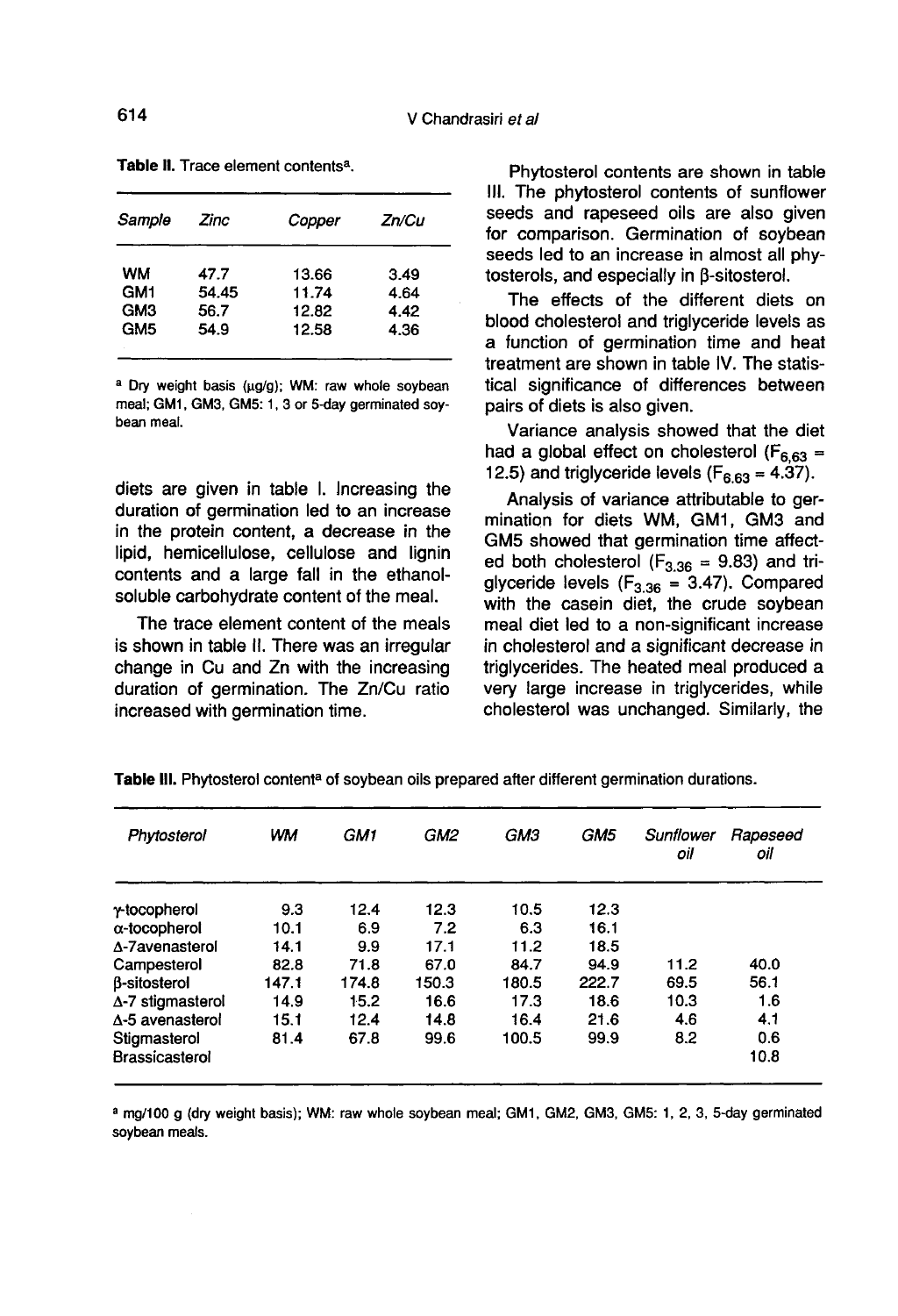| Diet            | Cholesterol<br>(g/l)         | Triglycerides<br>(a/l)         |
|-----------------|------------------------------|--------------------------------|
| WМ              | $0.90 \pm 0.10^{a,e}$        | $0.51 \pm 0.17^a$              |
| <b>HWM</b>      | $0.83 \pm 0.14$ <sup>a</sup> | $0.85 \pm 0.26^{b,e}$          |
| GM1             | $0.98 \pm 0.19^{b,e}$        | $0.83$ $0.40^{b.1}$            |
| GM3             | $1.26 + 0.19^{\circ}$        | $0.64 \pm 0.41^{a,b,c}$        |
| GM <sub>5</sub> | $1.05 \pm 0.11^{b,d}$        | $0.42 \pm 0.07$ a,c            |
| HGM5            | $1.14 \pm 0.17$ c, d         | $0.96 \pm 0.39$ d,e.f          |
| Casein          | $0.81 \pm 0.11^a$            | $0.82 \pm 0.23$ <sup>b,d</sup> |

Table IV. Effect of diet on plasma cholesterol and trigiyceride levels (mean  $\pm$  SD).

Means not sharing the same superscript letter in the same column are significantly different at  $P < 0.05$ . WM: raw whole soybean meal; HWM: heated soybean meal; GM1, GM3, GM5: 1, 3 or 5-day germinated soybean meals; HGM5: heated GM5.

heated germinated seed meal (HGM5) induced a large increase in triglyceride levels, whereas it did not affect cholesterol.

Seed germination and duration of germination induced complex variations in triglyceride and cholesterol levels as compared to raw soybean meal or casein.

Germinated soybean seeds induced higher cholesterol levels than casein or raw meal. One-day germinated seeds induced a significant increase in triglycerides. When the germination time was extended, the triglyceride levels were triglyceride significantly lower than those observed with the casein diet.

#### **DISCUSSION**

The hypocholesterolemic effect of dietary soybean protein in comparison with casein has been attributed to phytosterols, lecithin, the Lys/Arg ratio, dietary fibers, the poly/mono unsaturated fatty acid ratio or

saponins (Pollak and Kritchevsky, 1981; Katan et al, 1982; Kritchevsky et al, 1982; Jenkins et al, 1983; Oakenfull et al, 1984; Samman and Roberts, 1984; Dunn and Liebman, 1986; Sharma, 1987).

Our results showed that dietary intake of germinated soybean protein led to a significant increase in plasma cholesterol, whereas no decrease was observed with raw soybean meal.

In rats, the hypocholesterolemic effect generally described with soybean diets was usually obtained with diets containing 20% protein. These results cannot thereeas no decrease was observed with<br>toybean meal.<br>rats, the hypocholesterolemic effect<br>rally described with soybean diets<br>usually obtained with diets containing<br>protein. These results cannot therefore be compared to our results obtair 3d with 10% protein diets as variations in the dietary protein content may modify the nature of the dietary effect on plasma cholesterol. Leszczynski et al (1987) has shown that plasma cholesterol and phospholipids fell in female chicks fed a 24.8% protein diet in comparison with a 12.8% protein diet. Sugiyama et al (1986) also reported that the effect on plasma cholesterol of the same methionine supplement was inversed when the dietary protein content was increased from 10 to 25%.

Modifications in the micronutrient composition of the soybean meals tested may explain the metabolic effect observed after feeding with meals obtained from germinated soybean seeds.

During germination, there was an increase in the zinc levels with little change in copper so that the Zn/Cu ratio in the diets increased with germination. As dietary mineral levels are good indicators of plasma mineral levels which influence plasma cholesterol levels (Katya-Katya et al, 1984; Klevay, 1975), such an increase in the Zn/Cu ratio may have been responsible for the concomitant increase in plas-<br>ma cholesterol.

Phytosterols have a hypocholesterolemic effect through their action on intestinal cholesterol absorption (Pollak and Kritch-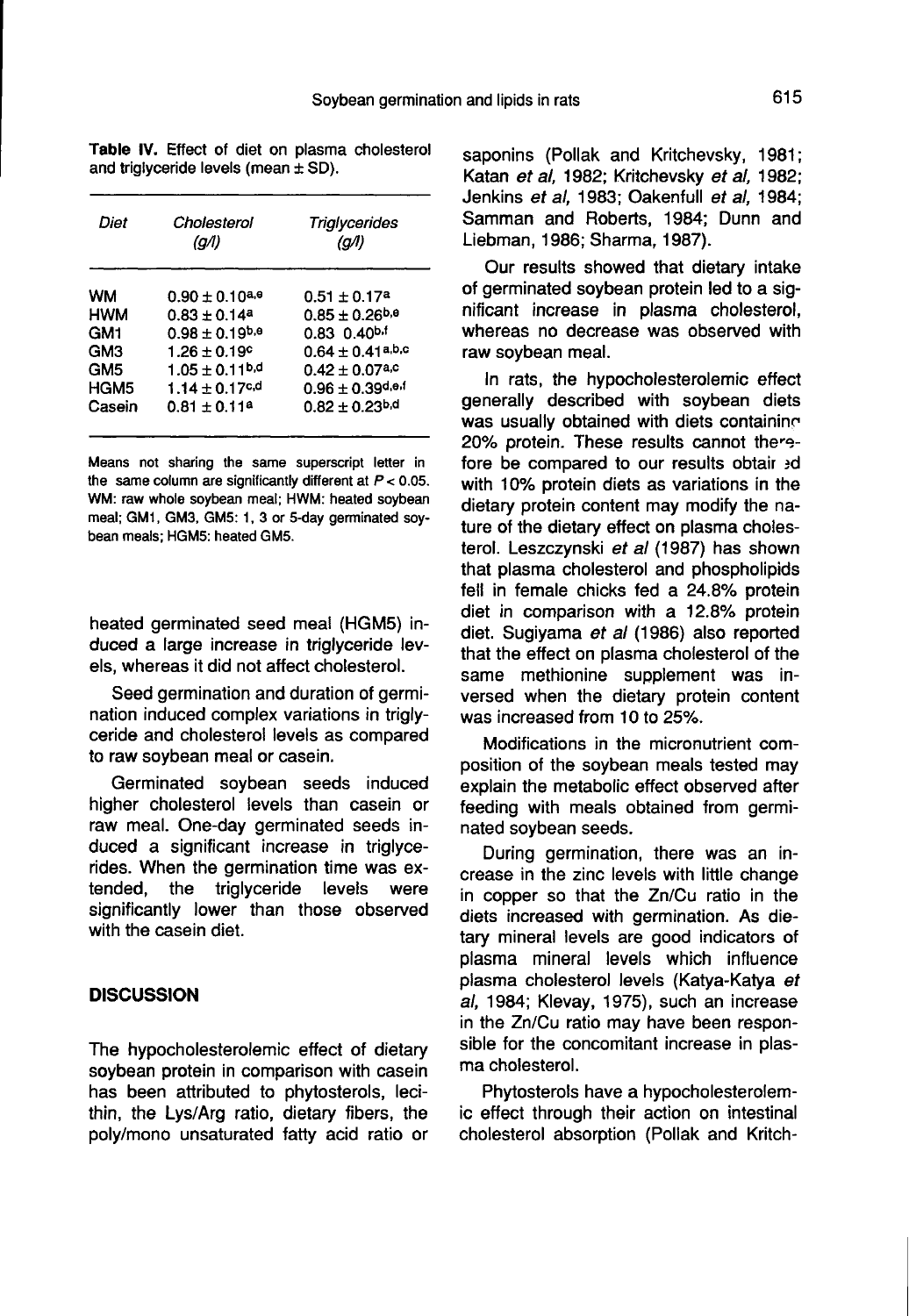evsky, 1981) and/or synthesis. Soybean oil is naturally rich in campesterol,  $\beta$ sitosterol and stigmasterol compared to rapeseed and sunflower seed oils. Prolonged germination leads to an increase in phytosterols, and especially  $\beta$ -sitosterol. This increase may promote a decrease in plasma cholesterol.

Compared with a casein diet, a soybean diet may be hypocholesterolemic due to its dietary fiber content (Sharma, 1987) so that the decrease in fiber content during germination has a hypercholesterolemic effect.

In brief, prolonged germination modifies the levels of some of the parameters affecting plasma cholesterol levels. There was an increase in the Zn/Cu ratio (hypercholesterolemic effect), and phytosterol content (hypocholesterolemic effect) and a decrease in the fiber content (hypercholesterolemic effect).

However, as the plasma cholesterol level increased in our study using 10% protein diets, the influence of the Zn/Cu ratio and the decreased dietary fiber content were not overcome by the increased phytosterol content. This is not really unexpected since phytosterols have no hypocholesterolemic effect in rats on a cholesterol-free diet (Sugano et al, 1977).

Our results demonstrate that dietary soybean meals have a global effect on plasma triglyceride levels. Dietary intake of a raw soybean meal led to a significant decrease in the triglyceride levels in compari son with the casein diet. Similar results have been reported (Jenkins et al, 1983) with a soybean protein concentrate in 10% protein diets in rats, and with a soybean protein isolate in 20% protein diets in rats (Sugano et al, 1982). Tsai et al (1987) also obtained such an effect with soybean fiber. Our results using germinated soybean meal cannot be satisfactorily explained by the fiber content, as the hypotriglyceridemic effect was suppressed after one day of germination when there was no change in fiber content. When germination was prolonged, the hypotriglyceridemic effect occurred despite the decrease in fiber content.

Different authors have demonstrated the presence of lipase inhibitors in various germs and seeds (Satouchi and Matsushita, 1976; Gargouri et al, 1984; Wang and Huang, 1984; Lairon et al, 1985; Glenn and Chapman, 1987). These authors suggested that certain proteins reacting with lipids may affect intestinal lipolysis and thus influence lipid absorption and metabolism. Such a mechanism may partially explain the results obtained here for the difference between casein and raw soybean meal as well as the effect of germination (increase in lipase inhibitor with germ development).

Heat treatment of both raw soybean meal (WM) and germinated soybean meal (GM5) led to a decrease in the hypotriglyceridemic effect with no effect on cholesterolemia. These results suggest that the factor involved in the hypotriglyceridemic effect is thermolabile.

On the other hand, hepatic secretion of triglycerides incorporated in hepatic lipoproteins reflects the dietary triglyceride intake, and rats fed with raw or germinated soybean had a lower daily food intake than rats fed with heated soybean or casein (table I). Studies with pair-fed rats will be performed to estimate the effect of food intake on blood lipids.

## **CONCLUSION**

Lower triglyceride levels were obtained in rats fed 10% soybean protein diets than in those fed casein. Prolonging seed germination produced variations in the main factors considered to be responsible for the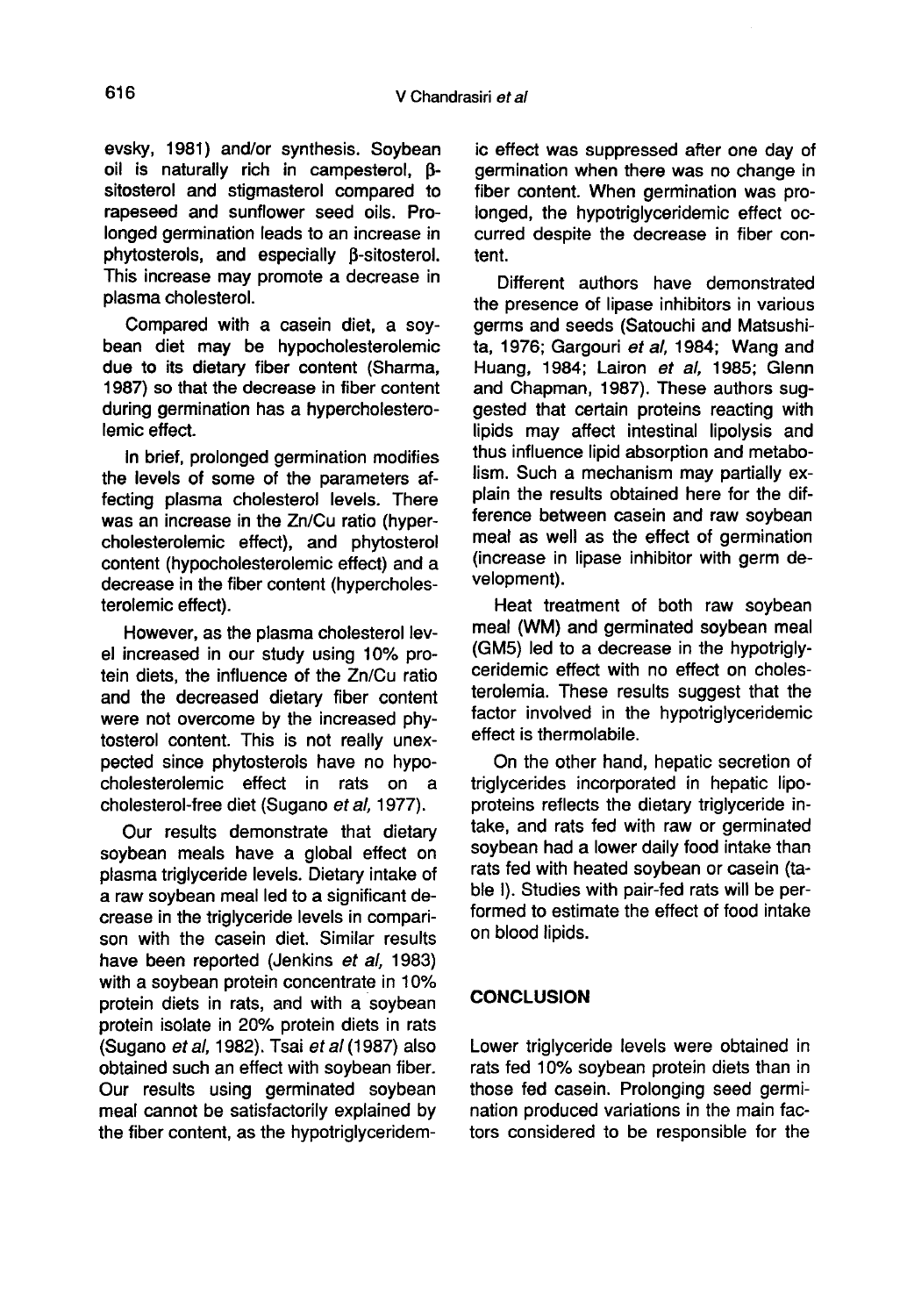hypocholesterolemic effect such as the Zn/ Cu ratio and fiber content. Heated flours still retained their hypercholesterolemic effect, whereas the hypotriglyceridemic effect was suppressed suggesting that the hypotriglyceridemic effect obtained with soybean was due to thermolabile factors. However, it may also be related to the food intake. The hypercholesterolemic effect was apparently produced by mechanisms associated with the dietary protein content, experimental conditions (species and age of animals, duration of experiments), and composition of the meals.

## ACKNOWLEDGMENTS

This study was supported by a grant from the FRMF (Fondation de la Recherche Médicale de France, section Lorraine). We thank C Habert for typing and page-setting this manuscript.

#### **REFERENCES**

- AOAC (1980) Official Methods of Analysis. Assoc Official Analytical Chemists, Washington, DC, 13th edn
- Bau HM, Debry G (1979) Germinated soybean protein products chemical and nutritional evaluation. J Am Oil Chem Soc 56, 160-162
- Bau HM (1987) Les constituants biochimiques de quelques graines d'oléagineux et de 16gumineuses. These de Docteur ès Sciences, Universite de Nancy I, 169 p
- Chandrasiri V, Bau HM, Villaume C, Giannangeli F, Lorient D, Mejean L (1987) Effet de la germination de la graine de soja sur la composition et la valeur nutritionnelle de sa farine. SciAlim7 (VIII), 139-i50
- Chen LH, Hells CE, Fordham JR (1975) Germinated seeds for human consumption. J Food Sci 40, 1290-1294
- Clegg MS, Keen CL, Lonnerdal B, Hurley LS (1981) Influence of ashing techniques of the

analysis of trace elements in animal tissue. I. Wet ashing. Biol Trace Elem 3, 107-115

- Dunn C, Liebman M (1986) Plasma lipid alterations in vegetarian males resulting from the substition of tofu for cheese. Nutr Res 6, 1343-1352
- Forsythe WA, Green MS, Anderson JJB (1986) Dietary protein effects on cholesterol and lipoprotein concentrations: a review. J Am Coll Nutr 5, 533-549
- Gargouri Y, Julien R, Pieron G, Verger R, Sarda L (1984) Studies on the inhibition of pancreatic and microbial lipases by soybean proteins. J Lipid Res 25, 1214-1221
- Glenn W, Chapman JR (1987) A proteinaceous competitive inhibitor of lipase isolated frc 1 Helianthus annuus seeds. Phytochemis. y 26, 3127-3131
- Hofsten BV (1979) Legume sprouts as a source of protein and other nutrients. J Am Oil Chem Soc 56, 382-388
- Jenkins MY, Mitchell GV, Vanderveen JE, Adkins JS, Edwards CH (1983) Effects of dietary protein and lecithin on plasma and liver lipids and plasma lipoprotein in rats. Nutr Rep Int 28, 621-634
- Katan MB, Vrooman L, Hermus RJ (1982) Reduction of casein induced hypercholesterolemia and atherosclerosis in rabbits and rats by dietary glycine, arginine and alanine. Atherosclerosis 43, 381-391
- Katya-Katya M, Ensminger A, Méjean L, Debry G (1984) Effect of zinc supplementation on plasma cholesterol levels. Nufr Res 4, 633- 638
- Klevay LM (1975) Coronary heart disease: the zinc/copper hypothesis. Am J Clin Nutr 28, 764-774
- Kritchevsky D, Tepper SA, Czarnecki SK, Klurfeld DM (1982) Atherogenicity of animal and vegetable protein. Influence of the lysine to arginine ratio. Atherosclerosis 41, 429-431
- Lairon D, Borel P, Termine E, Grataroli R, Chabert C, Hauton JC (1985) Evidence for a proteinic inhibitor of pancreatic lipase in cereals, wheat bran and wheat gum. Nutr Rep Int 32, 1107-1113
- Leszczynski DE, Mason WR, Kummerow FA (1987) Dietary fatty acid and protein effects on plasma and liver lipids. Nutr Res 7, 413- 420